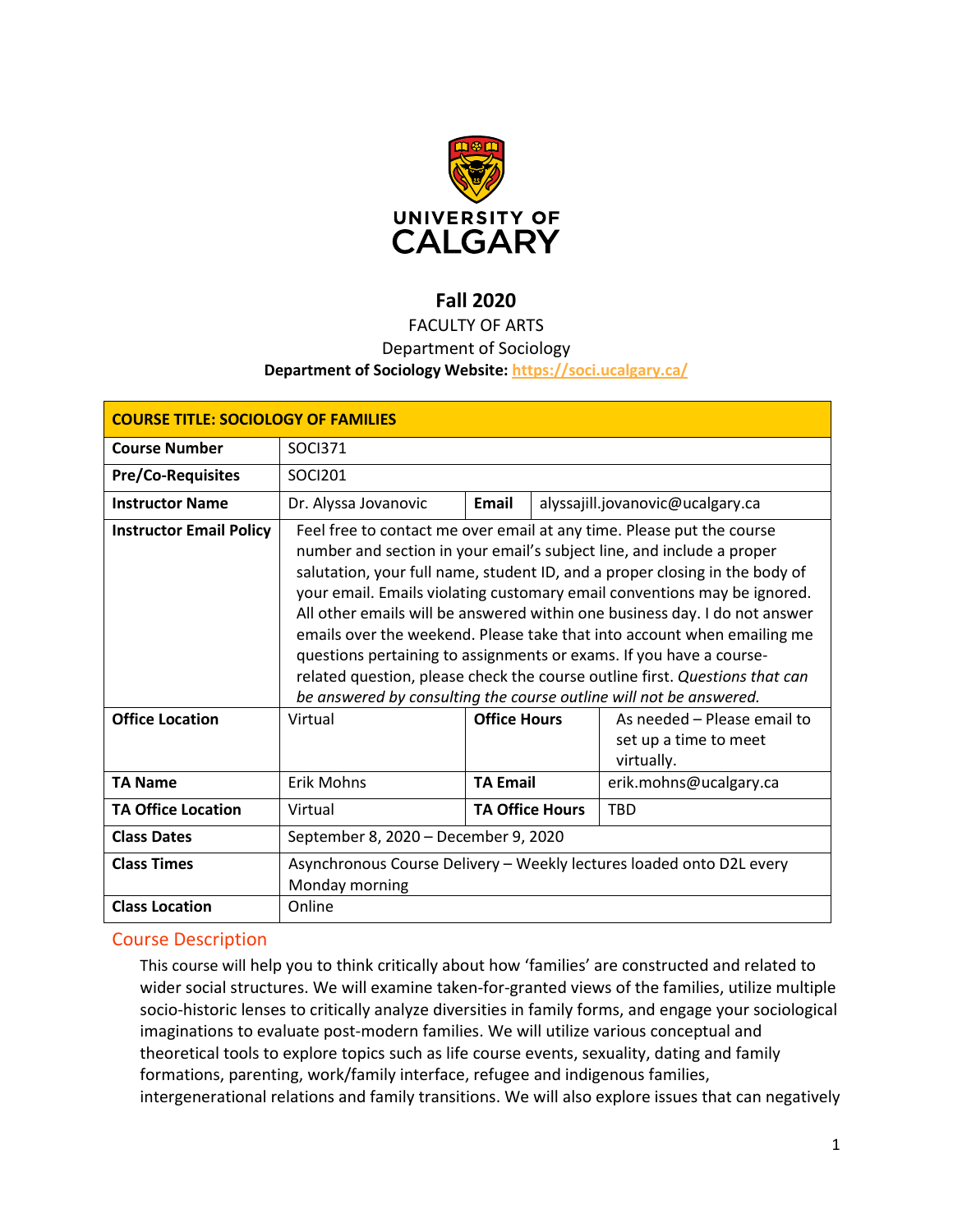affect family members such as poverty, violence and divorce. Finally, we will evaluate family policies and explore possibilities for future families.

### Course Objectives/Learning Outcomes

On successful completion of this course, you are expected to be able to:

- Evaluate and compare different meanings of 'family'; make connections between historical and modern families; and critically analyze the social and cultural forms of family life.
- Explain why the 'family' is such an important unit of analysis; and interpret family trends, forms and processes in modern society.
- Evaluate contemporary sociological explanations for family formation and change.
- Critically analyze policies, theoretical issues and debates on contemporary families.
- Discuss and apply course material to your own family experiences.

### Course Format

This course will be delivered in an asynchronous format. By 9:00 am every Monday I will post the week's lectures onto D2L in the "Content" section. We will also be utilizing D2L's discussion boards. Here I will post weekly topics for you to discuss the week's content amongst your peers. These discussions are not part of your grade; however, they can be a valuable asset to your understanding of the course material.

### Learning Resources

There is **one** required text for this course and **five** required journal articles. Here is the text we will be using:

Albanese, Patrizia. 2018. *Canadian Families Today: New Perspectives*. 4th Canadian Edition. Don Mills: Oxford University Press.

Hard copies can be ordered from the University bookstore or from Amazon. E-book access for rent or purchase is also available at[: https://www.redshelf.com/book/829570/canadian-families-today-829570-](https://www.redshelf.com/book/829570/canadian-families-today-829570-9780199025770-patrizia-albanese) [9780199025770-patrizia-albanese](https://www.redshelf.com/book/829570/canadian-families-today-829570-9780199025770-patrizia-albanese) (Please note prices listed are in US\$)

Below are the five supplemental readings, listed in the order we will discuss them. I have chosen these because they enhance, strengthen or exemplify the concepts in the text and are therefore mandatory readings. It is expected that you will use the school library website to gain access to the journal articles on your own. Please see our Schedule of Lecture/Readings below for the exact dates we will cover these articles.

- 1. Monto, M. A., & Carey, A. G. (2014). A new standard of sexual behavior? Are claims associated with the "hookup culture" supported by General Social Survey data? *Journal of Sex Research,* 51(6), 605*-*615.
- 2. Levin, I. (2004) Living Apart Together: A New Family Form. *Current Sociology,* 52(2), 223– 240.
- 3. Cuddy, A.J.C., Fiske, S.T., and Glick, P. (2004). When Professionals Become Mothers, Warmth Doesn't Cut the Ice. *Journal of Social Issues*, 59, 701-718.
- 4. Suitor, J.J., D. Melcom, and I.S. Feld (2001). Gender, Household Labor, and Scholarly Productivity Among University Professors. *Gender Issues*, 19, 50-67.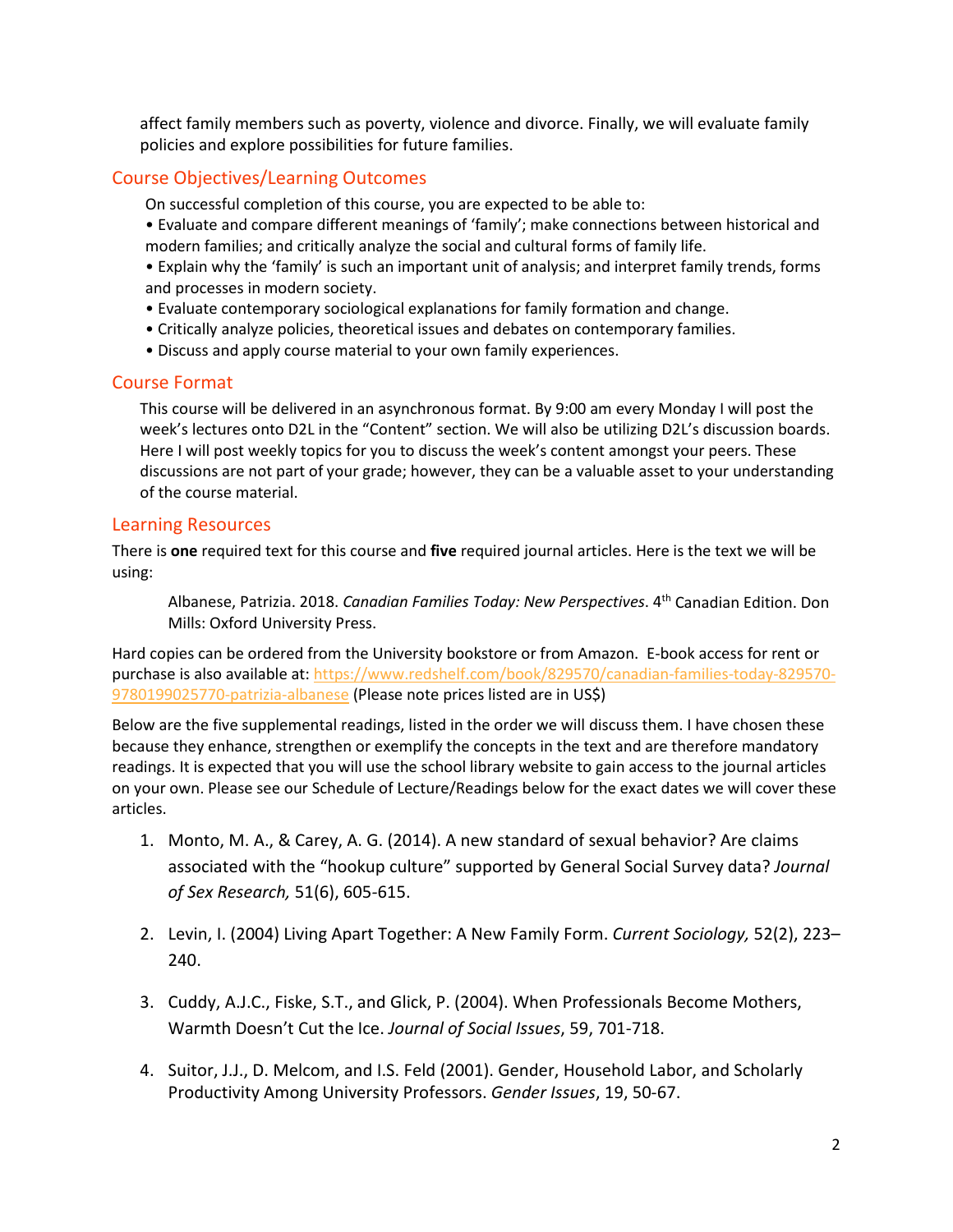5. Becker, P.E. and P. Moen (1999). Scaling Back: Dual Earner Couples' Work-Family Strategies. *Journal of Marriage and the Family*, 61, 995-1007.

## Learning Technologies and Requirements

There is a D2L site for this course which contains required readings and other relevant class resources and materials (see d2L.ucalgary.ca).

In order to successfully engage in their learning experiences at the University of Calgary, students taking online, remote and blended courses are required to have reliable access to the following technology:

- A computer with a supported operating system, as well as the latest security, and malware updates;
- A current and updated web browser;
- Webcam (built-in or external);
- Microphone and speaker (built-in or external), or headset with microphone;
- Current antivirus and/or firewall software enabled;
- Broadband internet connection.

Most current laptops will have a built-in webcam, speaker and microphone.

### **\*\*IMPORTANT\*\* It is expected that you will log in and check your email and D2L News Items on a regular basis (i.e. every other day at a minimum).**

| <b>Date</b>         | <b>Topic</b>                                  | <b>Reading</b>                   |
|---------------------|-----------------------------------------------|----------------------------------|
| Week $1 -$ Sept. 8  | Course Introduction                           |                                  |
|                     | Introduction                                  | Albanese, Chap. 1                |
| Week $2 -$ Sept. 14 | <b>Historical and Contemporary Variations</b> | Albanese, Chap. 2                |
|                     | Same-Sex Marriage                             | Albanese, Chap. 3                |
|                     | Intimacy, Commitment, and Family Formation    | Albanese, Chap. 4                |
| Week $3 -$ Sept. 21 | Intimacy, Commitment, and Family Formation    | Monto & Carey (2014)             |
|                     |                                               | Levin (2004)                     |
| WEEK $4 - Sept. 28$ | <b>TERM TEST #1 (Available for 24 Hours)</b>  | <b>CHAPTERS 1-4 (+ Articles)</b> |
| Week $4 -$ Sept. 28 | Parenting Young Children                      | Albanese, Chap. 5                |
| Week $5 - Oct. 5$   | Families In Middle and Later Life             | Albanese, Chap. 7                |

### Schedule of Lectures and Readings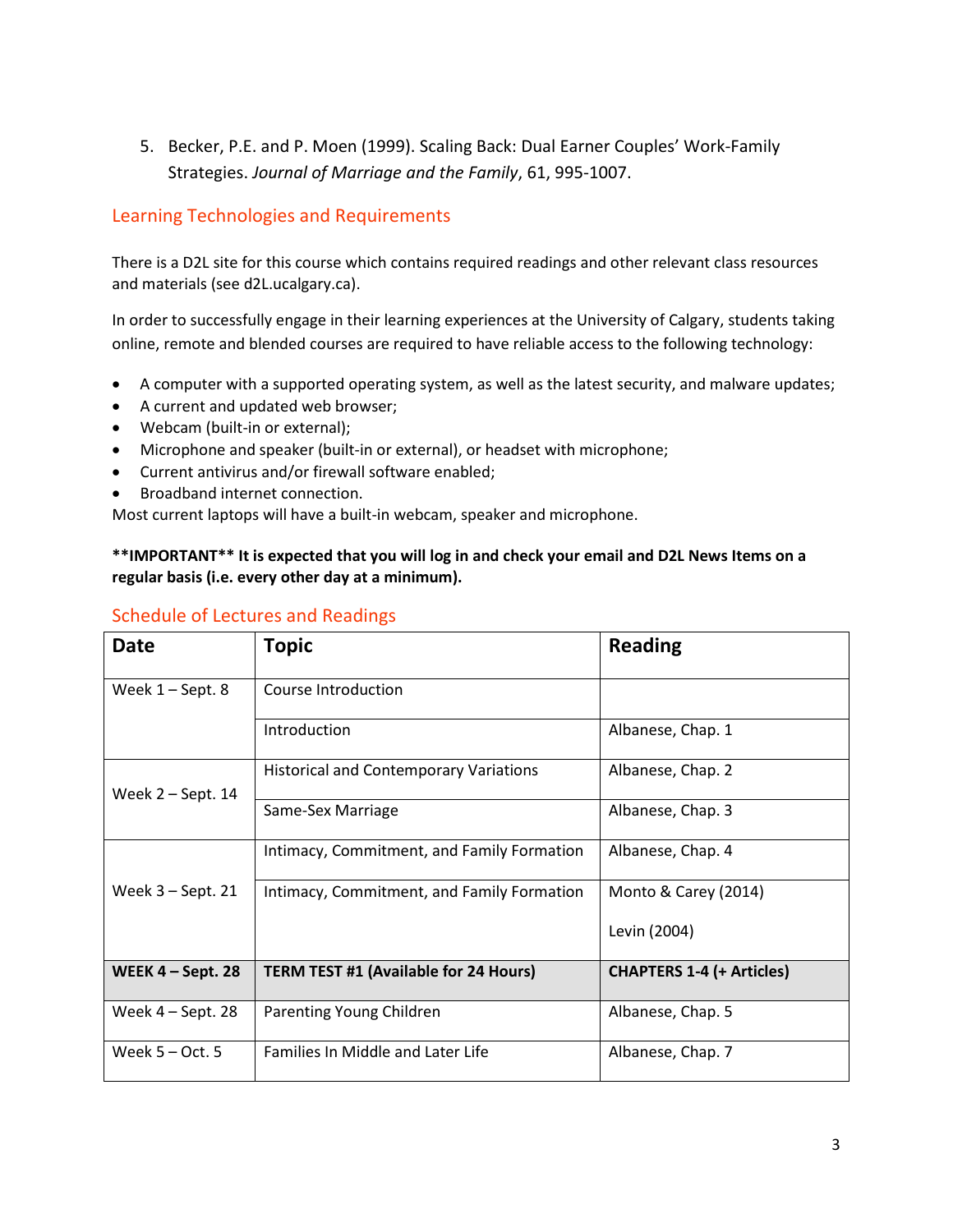|                                              | Marriage and Death Rituals            | Albanese, Chap. 8              |  |  |  |
|----------------------------------------------|---------------------------------------|--------------------------------|--|--|--|
| Week $6 - Oct.12*$<br>Separation and Divorce |                                       | Albanese, Chap. 6              |  |  |  |
| <b>WEEK 7 - Oct. 19</b>                      | TERM TEST #2 (Available for 24 Hours) | <b>CHAPTERS 5-8</b>            |  |  |  |
| Week 7 - Oct. 19                             | Paid/Unpaid Work                      | Albanese, Chap. 9              |  |  |  |
|                                              | Role Stereotypes and Role Meaning     | Cuddy, Fiske and Glick (2004)  |  |  |  |
| Week 8 - Oct. 26                             |                                       | Suitor, Melcom and Feld (2001) |  |  |  |
|                                              | <b>Coping Strategies</b>              | Becker & Moen (1999)           |  |  |  |
| Week $9 - Nov. 2$                            | <b>Family Poverty</b>                 | Albanese, Chap. 10             |  |  |  |
|                                              | <b>Violence in Families</b>           | Albanese, Chap. 14             |  |  |  |
| WEEK 10 - Nov. 9-13 TERM BREAK               |                                       |                                |  |  |  |
|                                              |                                       |                                |  |  |  |
| <b>WEEK 11 - Nov. 16</b>                     | TERM TEST #3 (Available for 24 Hours) | CHAPTERS 9 (+ Articles), 10,14 |  |  |  |
|                                              | <b>Refugee Families</b>               | Albanese, Chap. 11             |  |  |  |
| Week 11 - Nov. 16                            | Lack of Support                       | Albanese, Chap. 13             |  |  |  |
|                                              | <b>Indigenous Families</b>            | Albanese, Chap. 12             |  |  |  |
| Week 12 - Nov. 23                            | Investing in Families and Children    | Albanese, Chap. 15             |  |  |  |
| Week 13 - Nov. 30                            | Future of the Family                  | Albanese, Chap. 16             |  |  |  |

\*October 12 is Thanksgiving holiday; I will upload the lecture material on Sunday October 11.

Methods of Assessment and Grading Weights

You will be responsible for completing all readings specified in the course outline, as well as all lecture materials (including Powerpoint slides, films, etc.).

The course grade will be determined as follows:

| Term Test #1 (Sept. 28 Written online via D2L Quizzes) 25% |  |
|------------------------------------------------------------|--|
| Term Test #2 (Oct. 19 Written online via D2L Quizzes) 25%  |  |
| Term Test #3 (Nov. 16 Written online via D2L Quizzes) 25%  |  |
| Term Test #4 (Dec. 7 Written online via D2L Quizzes) 15%   |  |
|                                                            |  |
|                                                            |  |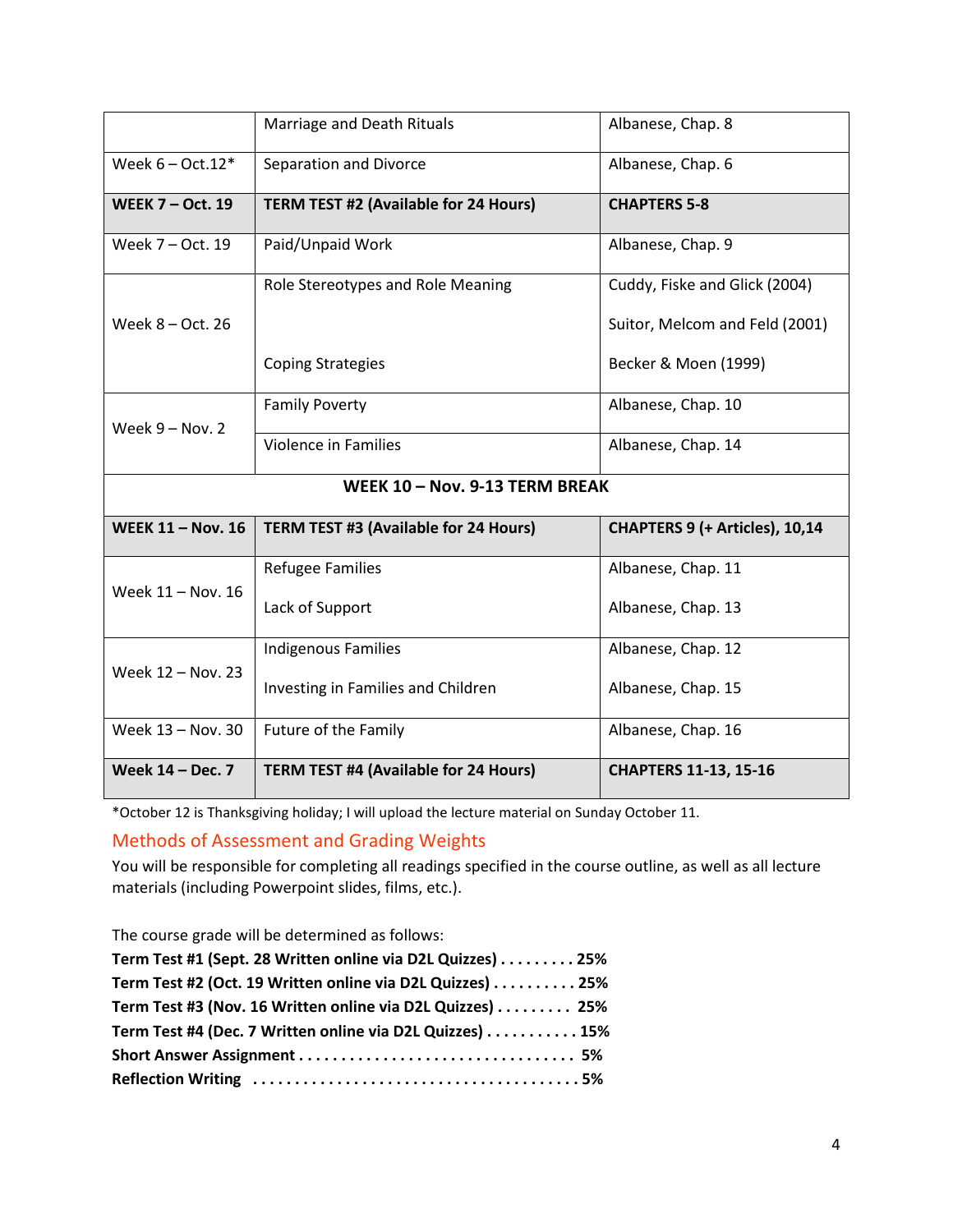#### **Term Tests**

Tests will cover all material (textbook, slides, videos) and will include multiple-choice and true/false questions. You will have a 24-hour window in which to start the exam. Exams will be available starting at 9:00 am on the day of the exam and will end at 9:00 am the following day. Normally these exams will be 60 minutes, but an additional 50% time will be allowed. Therefore, students will have 90 minutes to complete these Term Tests once they begin.

### **Short Answer Assignments**

You will be required to complete 1 (out of 3 offered) Short Answer assignment. In this assignment you will answer questions related to the lecture topics/readings presented that week. These questions will require you to watch a video, engage with the textbook/slide material, and provide evidence based on your own personal family experiences. You will have approximately one week to complete the assignment and submit via D2L Dropbox. Refer to the handout on these assignments posted on D2L for more details and due dates. I will not accept late submissions via email. This assignment is worth 5% of your grade.

### **Reflection Writing**

To help us reflect more deeply on readings in this course, we will use reading reflections. This type of reflection writing is designed to help you engage with the material in a deeper way, and to construct new meaning from it. Each week that we do not have other graded content (i.e. Term Test/Short Answer Assignment) you will have the ability to reflect on the reading(s) for the week. There will be a total of 6 reflections offered and you must complete 5 (5x1% = 5%). These assignments will only be available for a 24 hour period at the start of each week where you will be asked to reflect on the reading content from the week prior. Refer to the handout on these assignments posted on D2L for more details and due dates.

### Final Exam Information

There is no Registrar scheduled final exam for this course.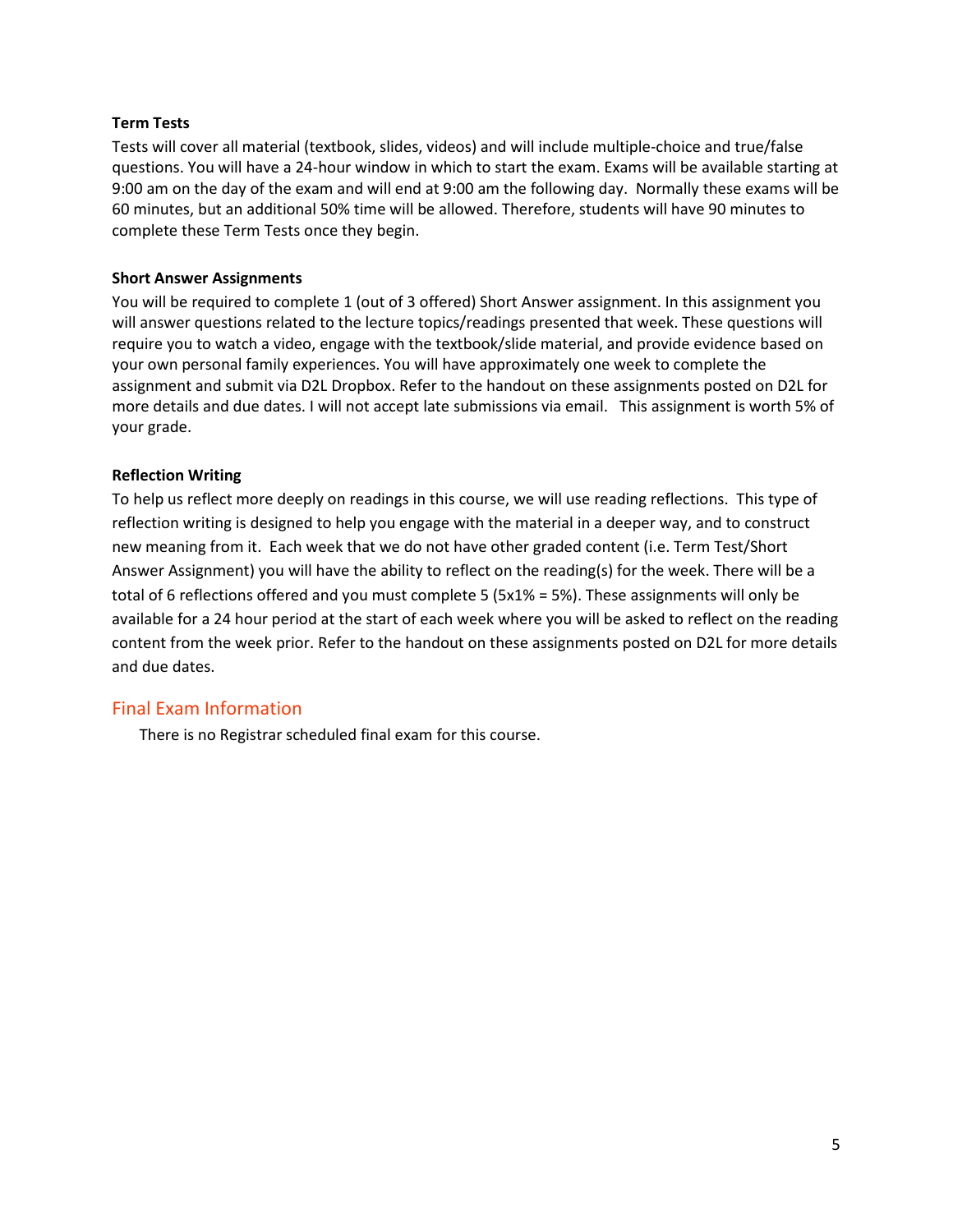### Grading Scale

| Grade        | Percent range  | <b>Grade Point Value</b> | <b>Description</b>                                                                    |
|--------------|----------------|--------------------------|---------------------------------------------------------------------------------------|
| A+           | $96 - 100\%$   | 4.0                      | Outstanding performance                                                               |
| A            | $90 - 95.99\%$ | 4.0                      | <b>Excellent performance</b>                                                          |
| А-           | $85 - 89.99%$  | 3.7                      | Approaching excellent performance                                                     |
| $B+$         | $80 - 84.99%$  | 3.3                      | Exceeding good performance                                                            |
| B            | $75 - 79.99\%$ | 3.0                      | Good performance                                                                      |
| <b>B-</b>    | $70 - 74.99%$  | 2.7                      | Approaching good performance                                                          |
| $C+$         | $67 - 69.99%$  | 2.3                      | Exceeding satisfactory performance                                                    |
| $\mathsf{C}$ | $63 - 66.99\%$ | 2.0                      | Satisfactory performance                                                              |
| $C -$        | $59 - 62.99%$  | 1.7                      | Approaching satisfactory performance                                                  |
| D+           | $55 - 58.99%$  | 1.3                      | Marginal pass. Insufficient preparation for<br>subsequent courses in the same subject |
| D            | $50 - 54.99%$  | 1.0                      | Minimal Pass. Insufficient preparation for<br>subsequent courses in the same subject. |
| F            | <50%           | 0                        | Failure. Did not meet course requirements.                                            |

Letter grades will be assigned and submitted to the registrar based on the following scale:

### Absences and Deferrals

Students who are absent from class assessments (tests, participation activities, or other assignments) should inform their instructors as soon as possible. Instructors may request that evidence in the form of documentation be provided. If the reason provided for the absence is acceptable, instructors may decide that any arrangements made can take forms other than make-up tests or assignments.

**Deferred Final Exam Form:** Please note that requests to defer a Registrar scheduled final exam are dealt with through the Registrar's Office. Further information can be found at: <https://www.ucalgary.ca/registrar/exams/deferred-exams>

**Deferred Term Work Form:** Deferral of term work past the end of a term requires a form to be filled out by the student and submitted, along with any supporting documentation, to the instructor. The form is available at:

<https://live-ucalgary.ucalgary.ca/sites/default/files/teams/14/deferral-of-term-work-2020.pdf> Once an extension date has been agreed between instructor and student, the instructor will email the form to the Faculty of Arts Program Information Centre (ascarts@ucalgary.ca) for approval by the Associate Dean.

### Grade Reappraisal

Within two weeks of the date the exam/assignment is returned, students seeking reappraisal of examinations or assignments must submit a written response to the instructor explaining the basis for reconsideration of one's mark. The instructor will reconsider the grade assigned and will then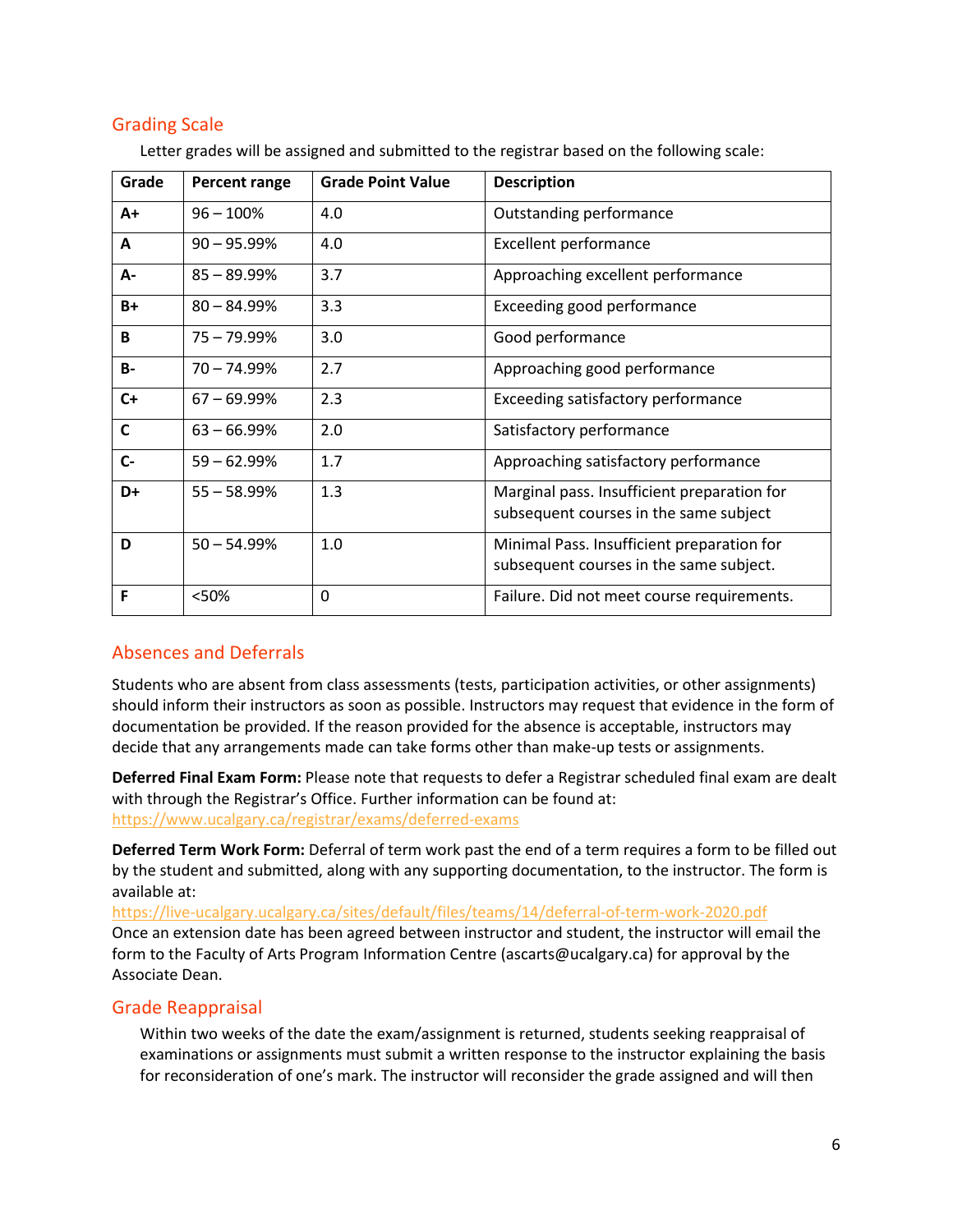book a time with the student to discuss his or her work and rationale. It should be noted that a reassessed grade may be raised, lowered, or remain the same.

### Handing in Papers, Assignments

- 1. The main Sociology Department office does not deal with any course-related matters. Please speak directly to your instructor.
- 2. **Protection of Privacy:** The Freedom of Information and Protection of Privacy (FOIPP) legislation does not allow students to retrieve any course material from public places. Anything that requires handing back will be returned directly during class or office hours. If students are unable to pick up their assignments from the instructor, they can provide the instructor with a stamped, self-addressed envelope to be used for the return of the assignment. Private information related to the individual student is treated with the utmost regard by the faculty at the University of Calgary
- 3. Final grades are not posted by the Sociology Department. They are only available online.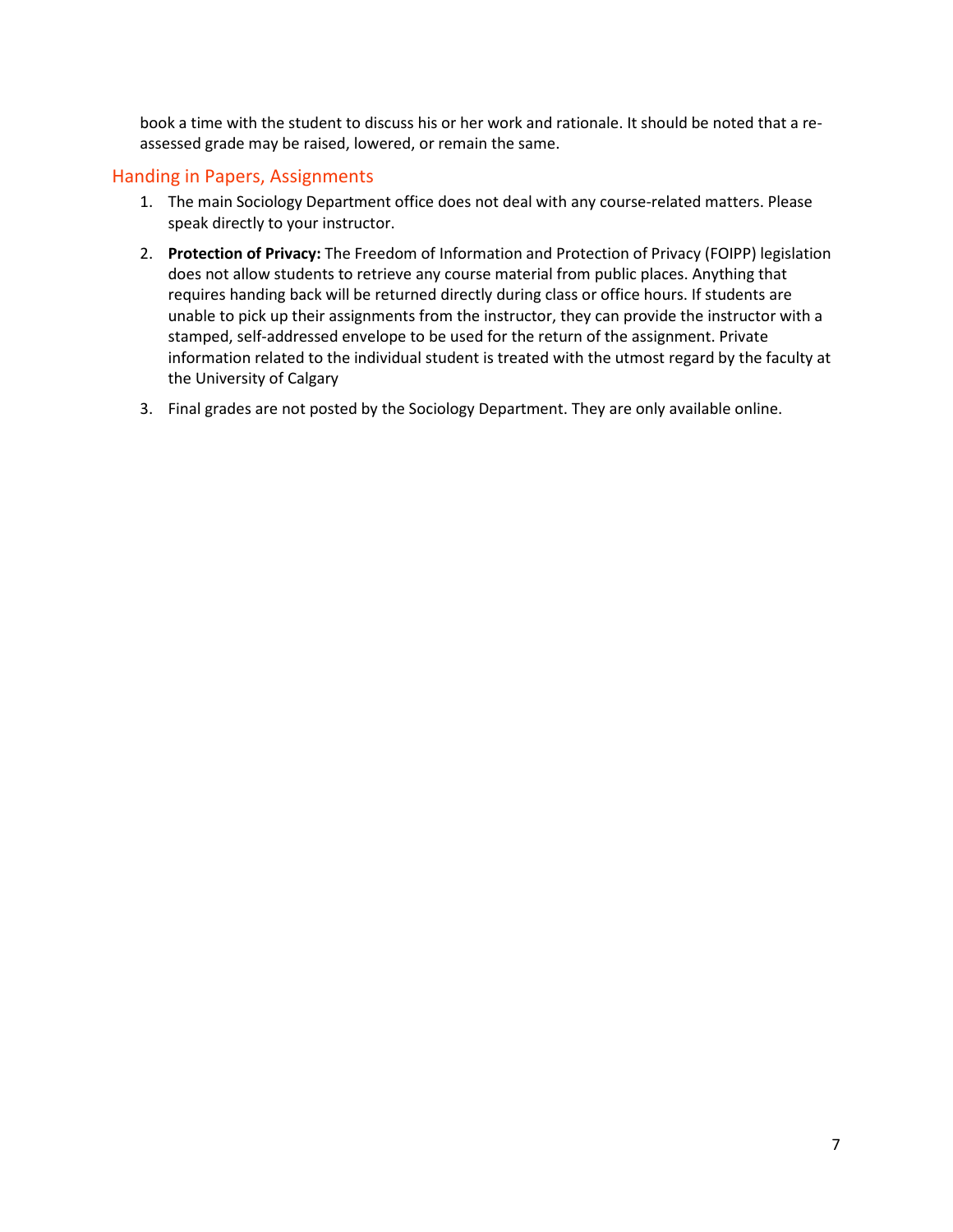#### Research Ethics

Students are advised that any research with human subjects – including any interviewing (even with friends and family), opinion polling, or unobtrusive observation – must have the approval of the Faculty Ethics Committee. In completing course requirements, students must not undertake any human subjects research without discussing their plans with the instructor, to determine if ethics approval is required.

### Copyright Legislation

All students are required to read the University of Calgary policy on Acceptable Use of Material Protected by Copyright [\(https://www.ucalgary.ca/policies/files/policies/acceptable-use-of-material](https://www.ucalgary.ca/policies/files/policies/acceptable-use-of-material-protected-by-copyright-policy.pdf)[protected-by-copyright-policy.pdf\)](https://www.ucalgary.ca/policies/files/policies/acceptable-use-of-material-protected-by-copyright-policy.pdf) and requirements of the Copyright Act [\(https://laws](https://laws-lois.justice.gc.ca/eng/acts/C-42/index.html)[lois.justice.gc.ca/eng/acts/C-42/index.html\)](https://laws-lois.justice.gc.ca/eng/acts/C-42/index.html) to ensure they are aware of the consequences of unauthorized sharing of course materials (including instructor notes, electronic versions of textbooks etc.). Students who use material protected by copyright in violation of this policy may be disciplined under the Non-Academic Misconduct Policy.

### Instructor Intellectual Property

Course materials created by professor(s) (including course outlines, presentations and posted notes, labs, case studies, assignments and exams) remain the intellectual property of the professor(s). These materials may NOT be reproduced, redistributed or copied without the explicit consent of the professor. The posting of course materials to third party websites such as note-sharing sites without permission is prohibited. Sharing of extracts of these course materials with other students enrolled in the course at the same time may be allowed under fair dealing.

#### Recording of Lectures

Note that the audio or video recording of lectures and taking screengrabs of PowerPoint slides during the lecture are not permitted without explicit authorization. The non-authorized media recording of lectures is inconsistent with the Code of Conduct and may result in discipline in accordance with the Student Non-Academic Misconduct Policy and Procedure. For more information click here: [https://www.ucalgary.ca/policies/files/policies/non-academic-misconduct](https://www.ucalgary.ca/policies/files/policies/non-academic-misconduct-policy.pdf)[policy.pdf.](https://www.ucalgary.ca/policies/files/policies/non-academic-misconduct-policy.pdf)

### Sharing of Lecture Notes and Exam Questions

Note that publicly sharing lectures notes and exam questions on 3rd party sites such as OneClass, StudyBlue, Quizlet, Course Hero, etc. is not permitted. If you wish to use these helpful studying tools, make sure you adjust your privacy settings accordingly. Any violations are subject to investigation under the UofC Student Non-Academic Misconduct Policy. For more information, click here[:https://www.ucalgary.ca/policies/files/policies/non-academic-misconduct-policy.pdf.](https://www.ucalgary.ca/policies/files/policies/non-academic-misconduct-policy.pdf)

#### Academic Misconduct

Please refer to the website listed below for information on University of Calgary policies on Plagiarism/Cheating/Other Academic Misconduct: <http://www.ucalgary.ca/pubs/calendar/current/k.html>

#### Academic Accommodation

Students seeking an accommodation based on disability or medical concerns should contact Student Accessibility Services; SAS will process the request and issue letters of accommodation to instructors. For additional information on support services and accommodations for students with disabilities, visit www.ucalgary.ca/access/. Students who require an accommodation in relation to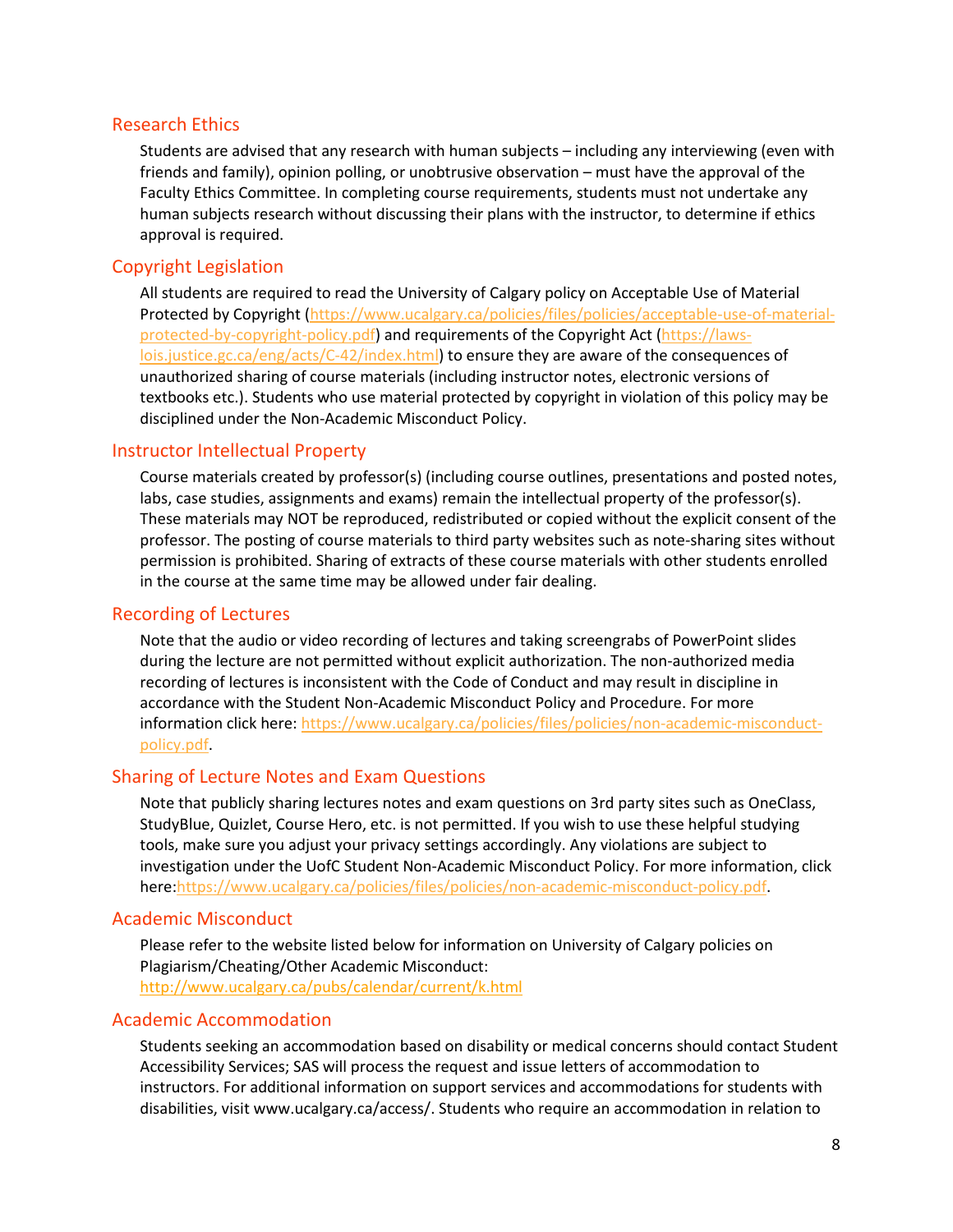their coursework based on a protected ground other than disability should communicate this need in writing to their Instructor. The full policy on Student Accommodations is available at: <http://www.ucalgary.ca/policies/files/policies/student-accommodation-policy.pdf>

Students needing an Accommodation based on a Protected Ground other than Disability, should communicate this need, preferably in writing, to the course instructor.

### Libraries & Cultural Resources

To contact your librarian or find out about the resources and services available to sociology students go to the Sociology Library guide[: https://library.ucalgary.ca/guides/sociology](https://library.ucalgary.ca/guides/sociology)

To access the main Library website go to: [https://library.ucalgary.ca](https://library.ucalgary.ca/)

### Wellness and Mental Health Resources

The University of Calgary recognizes the pivotal role that mental health plays in physical health, social connectedness and academic success, and aspires to create a caring and supportive campus community where individuals can freely talk about mental health and receive support when needed. We encourage you to explore the excellent mental health resources available throughout the university community, such as counselling, self-help resources, peer support or skills-building available through Student Wellness Services (Room 370 MacEwan Student Centre, [https://www.ucalgary.ca/wellness-services/services/mental-health-services\)](https://www.ucalgary.ca/wellness-services/services/mental-health-services) and the Campus Mental Health Strategy [\(http://www.ucalgary.ca/mentalhealth/\)](http://www.ucalgary.ca/mentalhealth/).

#### Student Success Centre

The Student Success Centre provides services and programs to ensure students can make the most of their time at the University of Calgary. Our advisors, learning support staff, and writing support staff assist students in enhancing their skills and achieving their academic goals. They provide tailored learning support and advising programs, as well as one-on-one services, free of charge to all undergraduate and graduate students. For more information visit: <https://www.ucalgary.ca/student-services/student-success>

#### Student Ombuds Office

The Student Ombuds Office supports and provides a safe, neutral space for students. For more information, please visit www.ucalgary.ca/ombuds/ or emai[l ombuds@ucalgary.ca.](file://trifs1.uc.ucalgary.ca/SOCI/Admin/07_Course%20Outlines/ombuds@ucalgary.ca)

#### Student Union (SU) Information

The SU Vice-President Academic can be reached at  $(403)$  220-3911 or [suvpaca@ucalgary.ca;](file://trifs1.uc.ucalgary.ca/SOCI/Admin/07_Course%20Outlines/suvpaca@ucalgary.ca) Information about the SU, including elected Faculty Representatives, can be found here: [https://www.su.ucalgary.ca.](https://www.su.ucalgary.ca/)

#### Emergency Evacuation/Assembly Points

Assembly points for emergencies have been identified across campus. Assembly points are designed to establish a location for information updates from the emergency responders to the evacuees; from the evacuated population to the emergency responders. For more information, see the University of Calgary's Emergency Management website:

[https://live-risk.ucalgary.ca/risk/emergency-management/evac-drills-assembly](https://live-risk.ucalgary.ca/risk/emergency-management/evac-drills-assembly-points/assembly-points)[points/assembly-points](https://live-risk.ucalgary.ca/risk/emergency-management/evac-drills-assembly-points/assembly-points)